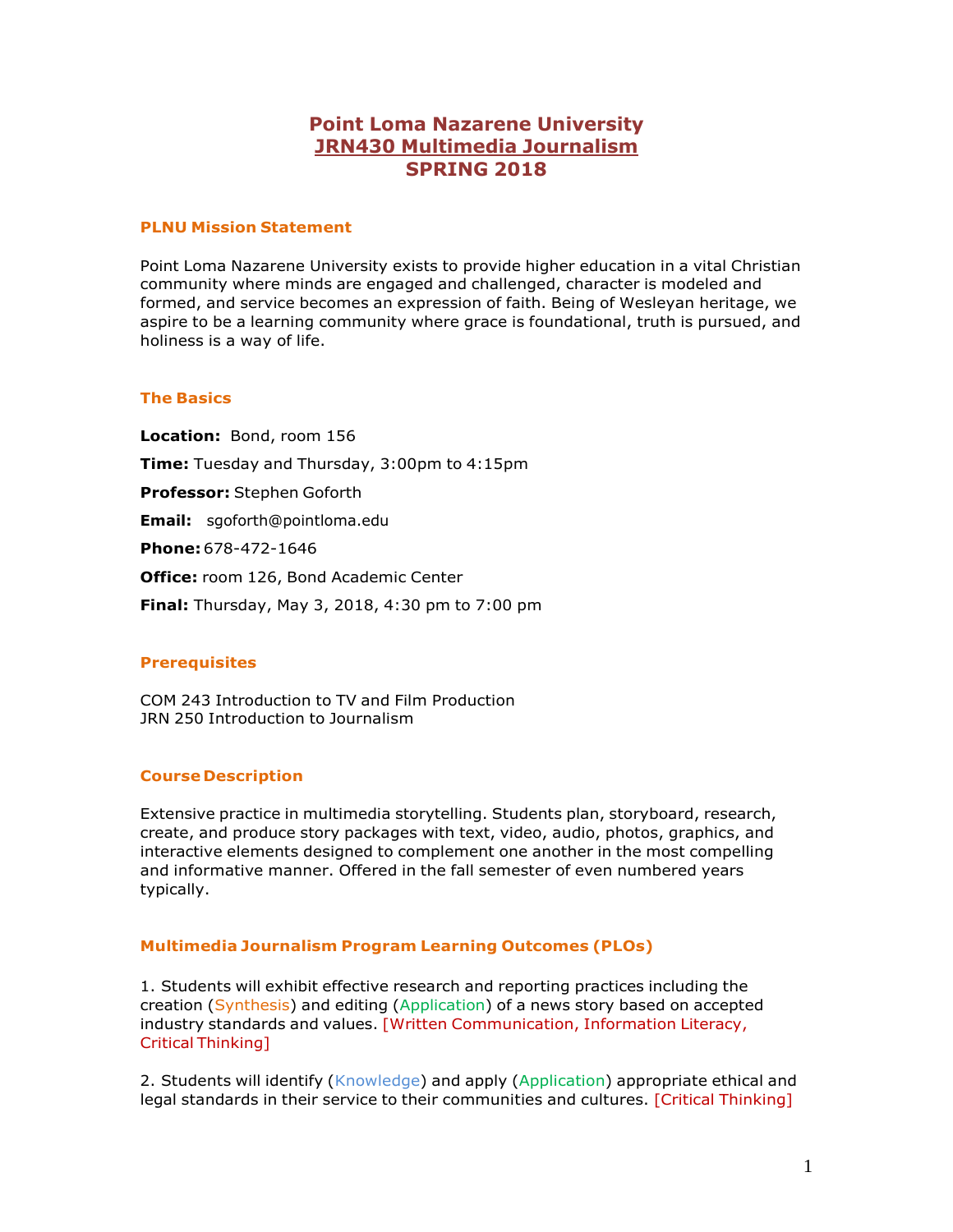3. Employ (Application) oral communication appropriate to various news performance situations. [Written Communication, Oral Communication]

4. The student will be able to describe (Knowledge) how technologies shape the way people perceive and interact with the world and apply (Application) these digital tools and technologies appropriately for the communications professions in which they work. [Written Communication, Information Literacy, Critical Thinking, and Quantitative Reasoning]

*The terms inside the brackets indicate the relationship of the learning outcome to WASC's five Core Competencies: Written Communication, Oral Communication, Information Literacy, Critical Thinking, and Quantitative Reasoning. WASC is the organization through which PLNU receives accreditation.*

## **Class Learning Outcomes**

Students who complete WRI430 will be able to:

• Write news copy clearly and accurately according to news values appropriate to online journalism.

• Create and edit hard news, feature, and opinion content based on accepted industry standards for online journalism.

• Exhibit ethical decision making in story selection and content.

• Exhibit behavior appropriate to news professionals, including leadership, teamwork, dependability and responsibility.

• Incorporate use of technology in newsgathering (including video gathering, editing and presentation, audio gathering, editing and presentation and writing for multiple platforms)

In the interest of providing sufficient time to accomplish the stated Course Learning Outcomes, this class meets the PLNU credit hour policy for a 3 unit class delivered over 16 weeks. Specific details about how the class meets the credit hour requirement can be provided upon request.

# **Text and Articles**

There is no required textbook for this class. However, it is recommended that you have access to a copy of the most recent edition of *The Associated Press Stylebook* either in print or through an online subscription.

#### **Equipment**

Here are some of the items that students have made use of for this class: A flash drive (at least 4 gigabytes) or portable hard drive (with 120 gigabytes or more), digital video camera, headphones for listening to audio recorded by video or from your computer. You'll find some specific recommendations related to smart phone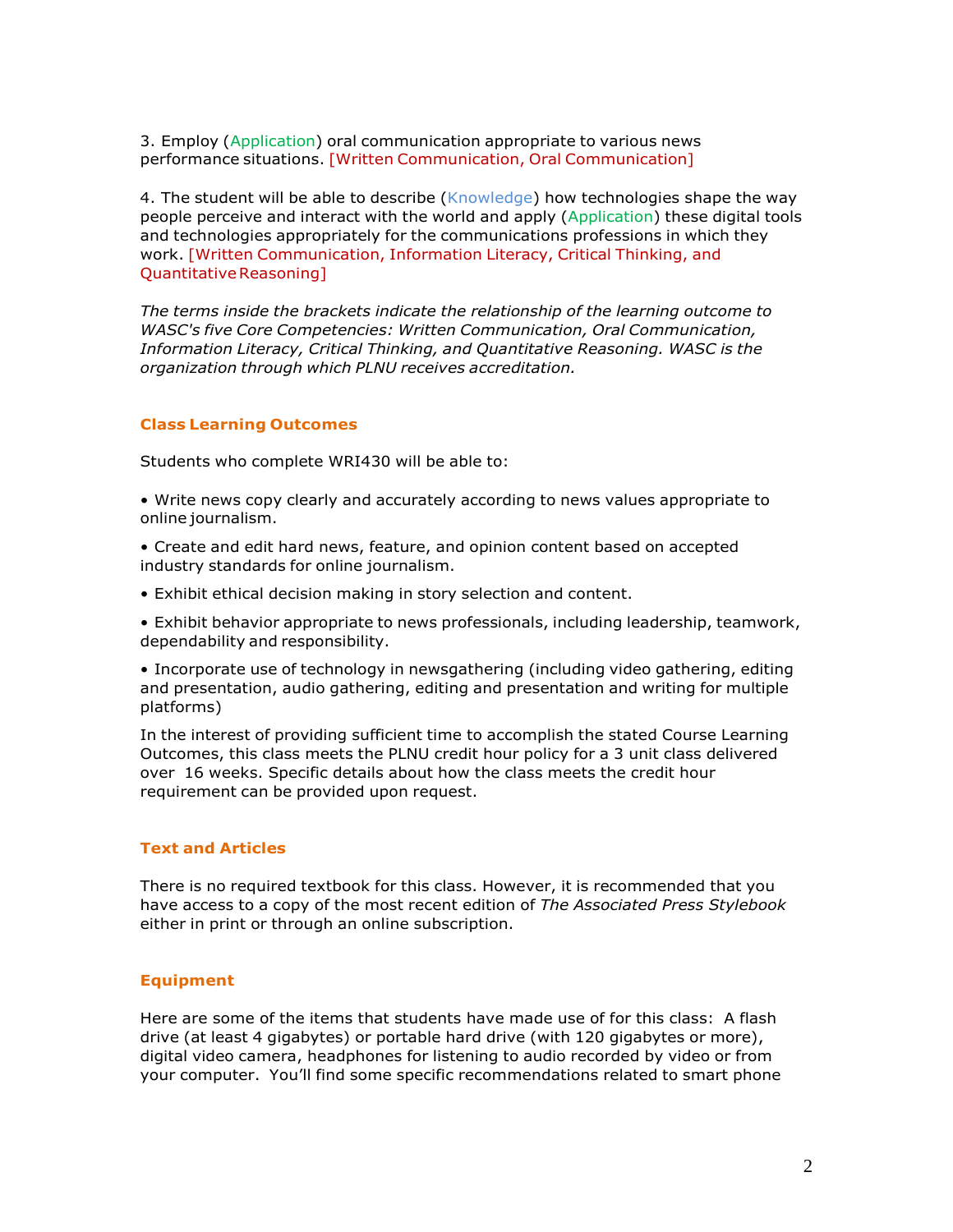video, audio software and other equipment issues in another handout I will provide for you.

Video and audio equipment and editing facilities are available on a reserve basis. Sign-up sheets are located on the bulletin boards in the hallway outside the TV studio and radio station. See Rick Moncauskas for a mini-DV tape for shooting video stories.

# **Criterion for Success**

Total points obtained on each of the areas listed in grading will be converted based on the indicated percentage and your final grade will be computed based on the following scale:

> A  $90 - 100\%$  $B \quad 80 - 89\%$ C 70 – 79% D  $60 - 69%$ F Below - 60%

Here are the standards for specific letter grades:

- A = Substantially error-free and ready for broadcast or publication
- $B =$  Solid effort; only minor editing errors
- $C =$  Average work; needs some reorganization and rewrite
- D = Multiple errors; needs major rewrite
- $F =$  Gross factual errors; unsuitable for broadcast or publication
- 0 = Missed deadline; ignored assignment

No grades will be given over the phone or by e-mail.

#### **Grading**

| 60% |
|-----|
| 10% |
| 20% |
| 5%  |
| 5%  |
|     |

#### **News Awareness**

While a member of this class, you will be treated as a journalist. Get into the flow of news. A journalist should have a basic general knowledge of current events. Be able to identify the major players in the major news stories. Currents events questions could be a part of our quizzes. Be prepared by knowing what's happening in national politics, state news, entertainment, business, international events, etc.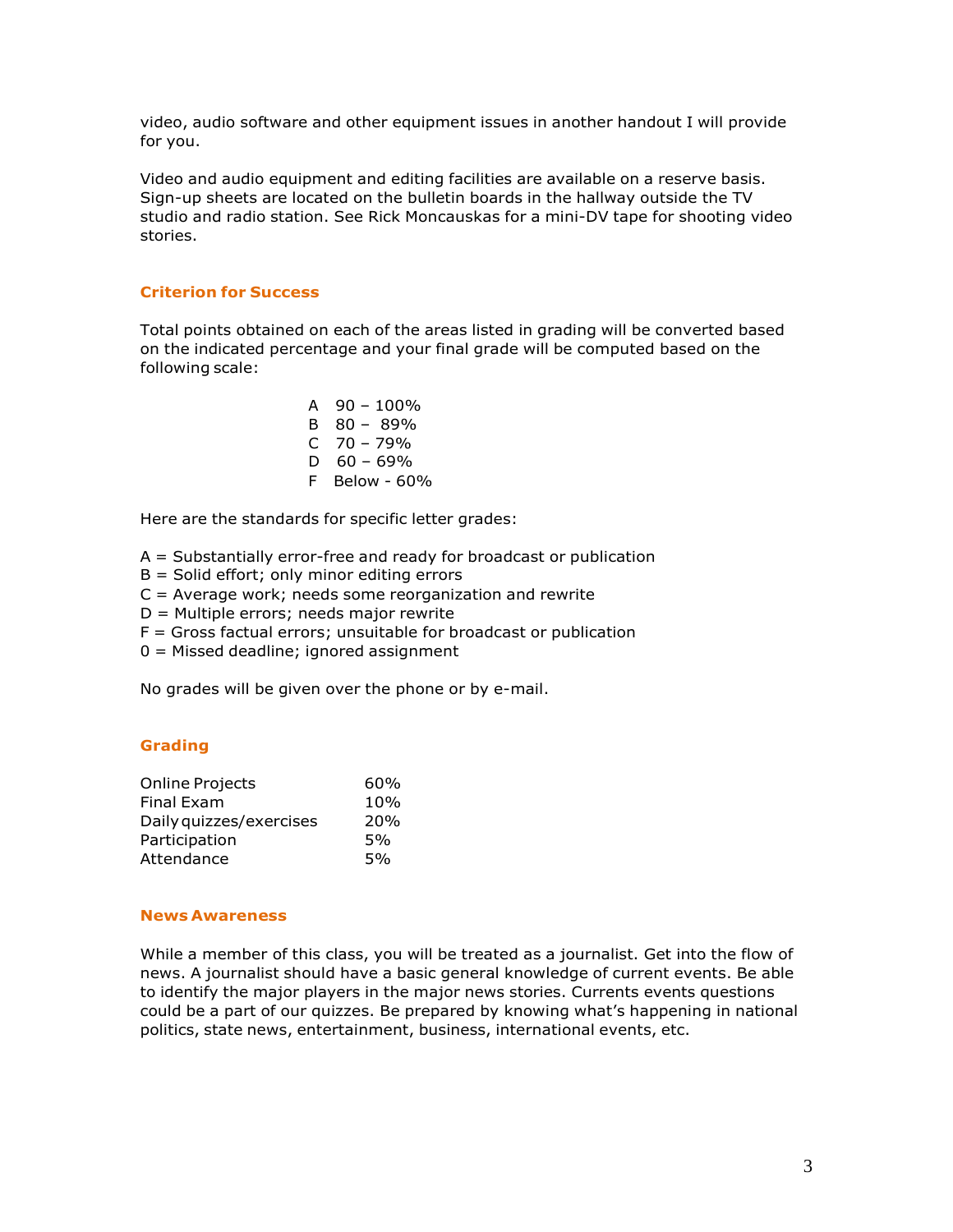## **Conduct**

When interacting with news sources, act in a professional manner at all times whether in person, through the Internet or over the phone. This includes dressing appropriately for meetings. Your behavior and appearance reflect on our school.

#### **LJML Departmental Mission Statement**

Welcome to the Department of Literature, Journalism and Modern Languages. Embodying the core values of a Christian liberal arts education in the Wesleyan theological tradition, and focusing on the power of language and story to shape us and our world, the LJML Department and programs will provide students with knowledge, skills, and experiences to equip them to understand, interpret, analyze, evaluate, and create texts as linguistic and/or artistic expressions of diverse human experiences. We value reading, writing, researching, speaking, and discussing as profound means of participating in the redemptive work of God in all of creation. The following document will provide you with the information sources and information guidelines to University and Departmental policies that apply to all courses taken in this Department.

#### **Final Exam Policy**

Successful completion of this class requires taking the final examination on its scheduled day. No requests for early examinations or alternative days will be approved.

### **PLNU Copyright Policy**

Point Loma Nazarene University, as a non-profit educational institution, is entitled by law to use materials protected by the U.S. Copyright Act for classroom education. Any use of those materials outside the class may violate the law.

#### **PLNU Academic Honesty Policy**

Students should demonstrate academic honesty by doing original work and by giving appropriate credit to the ideas of others. Academic dishonesty is the act of presenting information, ideas, and/or concepts as one's own when in reality they are the results of another person's creativity and effort. A faculty member who believes a situation involving academic dishonesty has been detected may assign a failing grade for that assignment or examination, or, depending on the seriousness of the offense, for the course. Faculty should follow and students may appeal using the procedure in the university Catalog. See Academic Policies for definitions of kinds of academic dishonesty and for further policy information.

#### **PLNU Academic Accommodations Policy**

If you have a diagnosed disability, please contact PLNU's Disability Resource Center (DRC) within the first two weeks of class to demonstrate need and to register for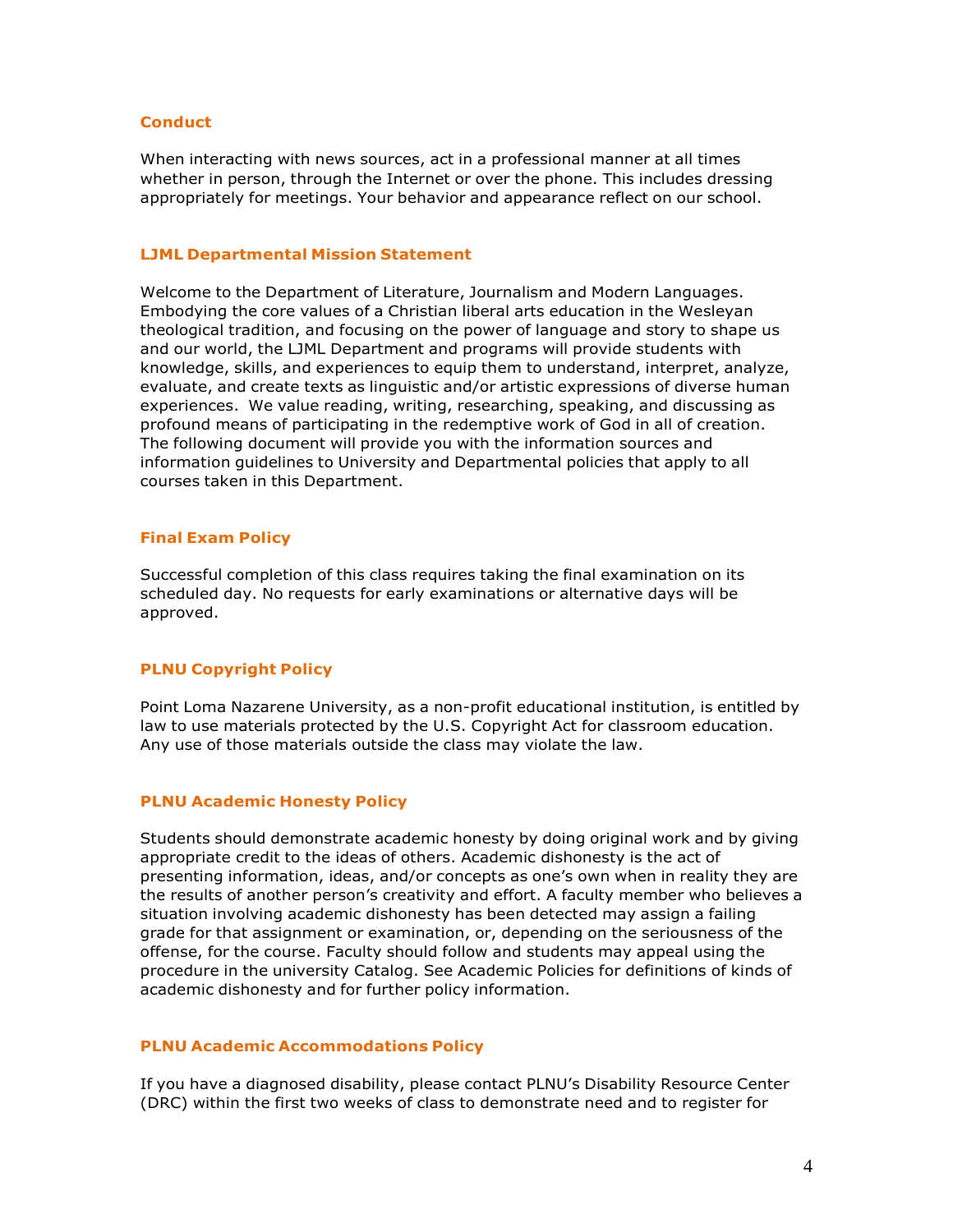accommodation by phone at 619-849-2486 or by e-mail at [DRC@pointloma.edu.](mailto:DRC@pointloma.edu) See Disability Resource Center for additional information.

## **PLNU Attendance and Participation Policy**

Regular and punctual attendance at all classes is considered essential to optimum academic achievement. If the student is absent from more than 10 percent of class meetings, the faculty member can file a written report, which may result in deenrollment. If the absences exceed 20 percent, the student may be de-enrolled without notice until the university drop date or, after that date, receive the appropriate grade for their work and participation. See Academic Policies in the Undergraduate Academic Catalog.

## **WRI250 Attendance Policy**

Missing a class means losing points for attendance, participation and in class work. If you must miss a class for a valid reason (illness, family emergency, school activity, etc.) then documentation will be required.

If you miss an in-class exercise for an unexcused absence, you will be given a zero. There are no makeups for much of the in-class work.

Tardiness disrupts the class environment and hinders your own learning. If you arrive after the role has been sent around for everyone to sign in, you'll be docked half of an absence. You will also lose half credit for class attendance any day you leave early.

Articles and links will be posted on Canvas related to our discussions throughout the semester. You will be responsible for knowing the material for tests and completing any assignments given out any day you miss.

# **WRI250 Participation Policy**

This course requires your active involvement. If you want to learn as much as possible, you should come to class ready to initiate ideas, share relevant experiences, reflect on what others say, and discuss the readings, videos, etc. Strive to see other points of view and consider them critically. As a member of this class you are expected to be respectful toward others and their views, even when they radically oppose your beliefs. Listen respectfully to others but don't shy away from expressing your own ideas. Don't be afraid to wade in and soak up all you can.

I'll be asking your opinion on some controversial issues. I don't want you to simply reflect back what you believe I already think. I want to hear your own opinion. Be ready to not only explain but also defend your positions.

#### **Public Discourse**

Much of the work we will do in this class is cooperative, by nature of the class discussions and general feedback given to written work and/projects; thus you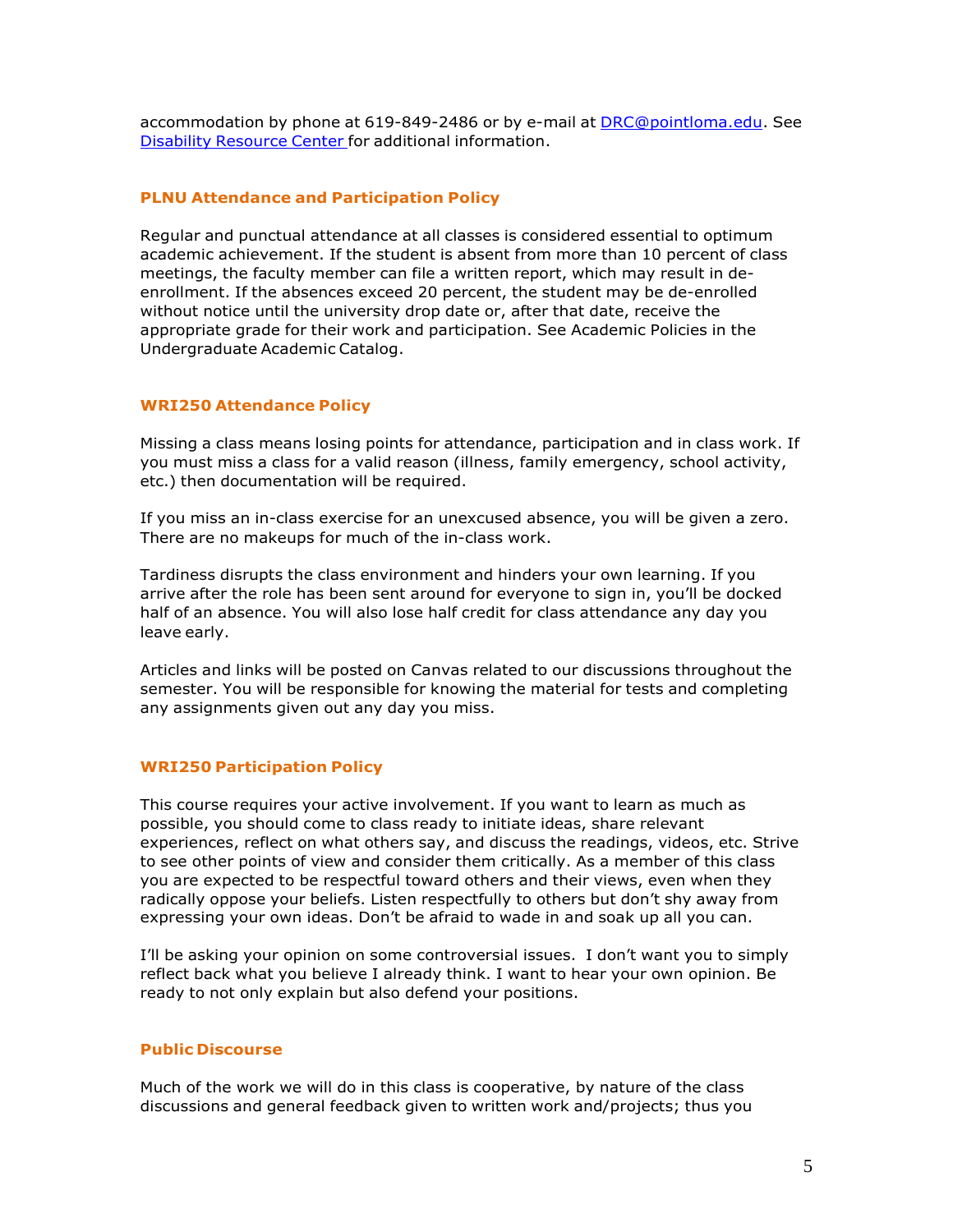should think of all your writing and speaking for and in class as public, not private, discourse. By continuing in this class, you acknowledge that your work will be viewed by others in the class. Thinking of our class work as public and shared also gives us the chance to treat one another with gentleness and compassion.

# **InclusiveLanguage**

Because the Literature, Journalism, and Modern Language department recognizes the power of language, all public language used in this course, including written and spoken discourse will be inclusive. This standard is outlined by all major academic style guides, including MLA, APA, and Chicago, and is the norm in university-level work.

## **Diversity Statement**

Point Loma Nazarene University is committed to diversity in the classroom, in its publications and in its various organizations and components. Faculty and staff recognize that the diverse backgrounds and perspectives of their colleagues and students are best served through respect toward gender, disability, age, socioeconomic status, ethnicity, race, culture and other personal characteristics. In addition, the department of Literature, Journalism, and Modern Languages is committed to taking a leadership position that calls for promoting a commitment to diversity in and out of the classroom and in the practices of writing, journalism, and the study of literature and languages.

#### **FERPA**

In compliance with federal law, neither PLNU student ID nor social security number should be used in publically posted grades or returned sets of assignments without student written permission. This class will meet the federal requirements by (each faculty member choose one strategy to use: distributing all grades and papers individually; requesting and filing written student permission; or assigning each student a unique class ID number not identifiable on the alphabetic roster.). Also in compliance with FERPA, you will be the only person given information about your progress in this class unless you have designated others to receive it in the "Information Release" section of the student portal. See Policy Statements in the undergrad student catalog.

# **Flexibility**

The aforementioned requirements, assignments, policies, evaluation procedures, etc., are subject to change. Students' experiences and needs, as well as emerging knowledge, will be considered in modifying this course syllabus.

#### **Disclaimer**